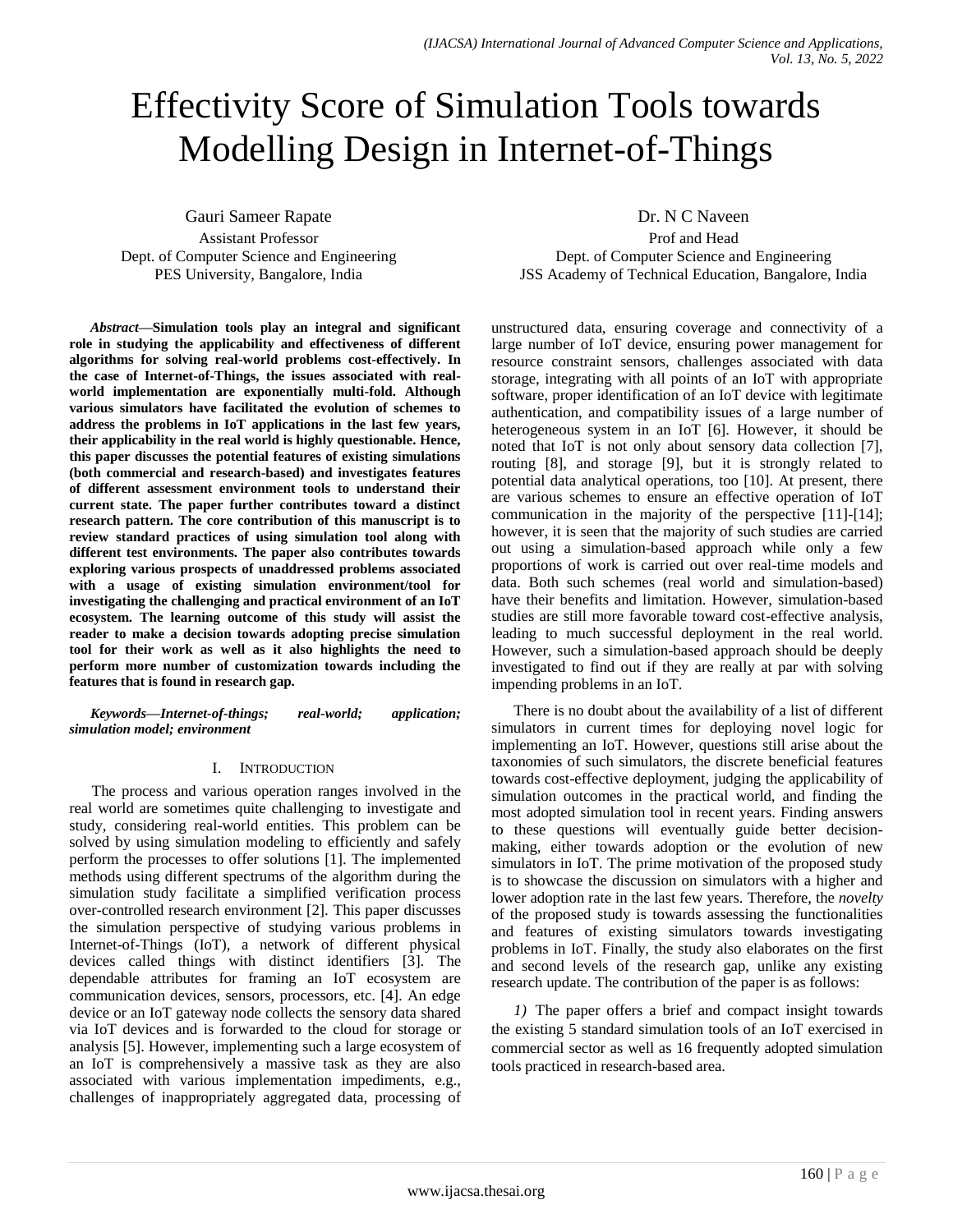*2)* The paper highlights essential characteristics of 6 standard environments adopted for assessing the protocols and algorithms meant for an IoT environment.

*3)* Existing trends of research work that is found towards developing simulation-environment is discussed in this paper that assists in highlighting the highly adopted simulation tool for studying IoT ecosystem.

*4)* The paper exclusively discussed elaborately about the research gap associated with the existing developments towards IoT simulation tool that offers critical information about unaddressed research problems.

The manuscript's organization is as follows: Section II discusses the existing simulation tools into practice, while Section III discusses the assessment environment offered by such simulation tools. Discussion of existing research trends towards using simulation tools is carried out in Section IV. In contrast, a meeting of the research gap is carried out in Section V. Finally; Section VI provides conclusive remarks and future work direction.

### II. SIMULATION TOOLS FOR IOT

The simulation tools for assessing the performance of a newly developed logic for an IoT environment must adhere to standard vital parameters. With an expected budget of communication link above 164 dB and modulation method of either BPSK or QPSK for uplink transmission and QPSK for downlink transmission, the simulation for an IoT should be set up in FDD half-duplex mode. The simulation key parameter includes 64 kbps and 25 kbps of uplink and downlink data transmission with a latency of around 10 seconds. The most simulation also considers SC-FDMA for uplink transmission while OFDM for downlink transmission. The above mentioned are the prevalent values of critical parameters to be considered while carrying out a simulation study. This section further highlights the frequently used standard simulation tool in an IoT as follows:

## *A. Commercial Simulation Tool*

These are the commercially used tools to assess the conditional logic, novel logic for communication in an IoT, and during prototyping of certain sense of implementation in an IoT.

*1) MIMIC simulation tool [15]:* This simulator manages various essential entities in an IoT environment, e.g., all the connected devices, sensors, and gateway nodes. The idea is to form a standard test assessment scenario of IoT capable of deploying and evaluating Industry 4.0, architectures with event-driven approaches, agriculture, factories, and smart cities.

*2) IoTNetSim tool [16]:* This simulation tool can manage different variants of the IoT network environment and structural information of the heterogeneous IoT nodes. The core idea is to facilitate a better form of modeling toward network connectivity concerning target application logic. The complete simulation process is carried out over three layers, viz. i) cloud layer, ii) edge layer, and iii) IoT layer. The *cloud*  *layer* is responsible for obtaining and managing the data processed by the edge layer, particularly in the data center of an IoT. The processed information is then forwarded to the sophisticated virtual machine via a specific set of the authenticated host. The *edge layer* is responsible for obtaining the data from the gateway node, followed by further processing the data to forward it to the devices that run under the supportability of the cloud layer. The *IoT layer* is responsible for deploying and generating the sensing devices to transmit the data to the link node. Further, this data is forwarded to the gateway node that can access and process this data to be forwarded to the edge layer in the form of aggregated information.

*3) Cooja simulation tool [17]:* This is a frequently used simulation tool mainly for sensory application. Due to this capability, it is also used for an IoT environment with the involvement of sensors. This simulation tool can evaluate sensors with intelligent capabilities, different communication technologies, and frequently used internet protocols in an IoT. This simulation tool uses Contiki mote to simulate the realtime assessment environment capabilities. Three forms of windows carry out the complete operation of this simulation tool, i.e., i) network window, ii) control window for simulation, and iii) note window. The *network window* can exhibit the environments of all mores and their respective radio traffic. It can also organize the physical elements associated with the sensor mote for a more in-depth and practical analysis of sensory devices in IoT. The *control window for simulation* is responsible for managing all the execution during simulation and simulation speed. Finally, the *note window* can store the execution logic and contains all the essential simulation points. It should be noted that the standard protocol of 6LoWPAN is adopted by this simulation tool. Apart from this, the standard protocol of IPv6 is also adopted by this tool concerning devices compliant with the family of IEEE 802.15.4 standards. This prime dependency of this simulation tool to develop an IoT environment are mainly two viz. i) Contiki operating system as a part of a software module and Tmote Sky as a part of the hardware module. Using both software and hardware module, this simulation tool can perform initialization of sync nodes and sensor nodes followed by establishing a reliable communication using standard protocols. Further, the sensor node is transmitted to the sink node from the transmitting node by this tool.

*4) IBM bluemix [18]:* This is one of the famous commercial simulation tools for assessing the prototypes without dependencies on the physical device associated with an IoT platform. It is an IoT platform made to be functional in the IBM open cloud system so that the developer can easily access the proprietary software of IBM. This can significantly evaluate certain essential vital functions and security features associated with mobile and web applications. The continuous availability of cloud services offers the practical application and service manageability.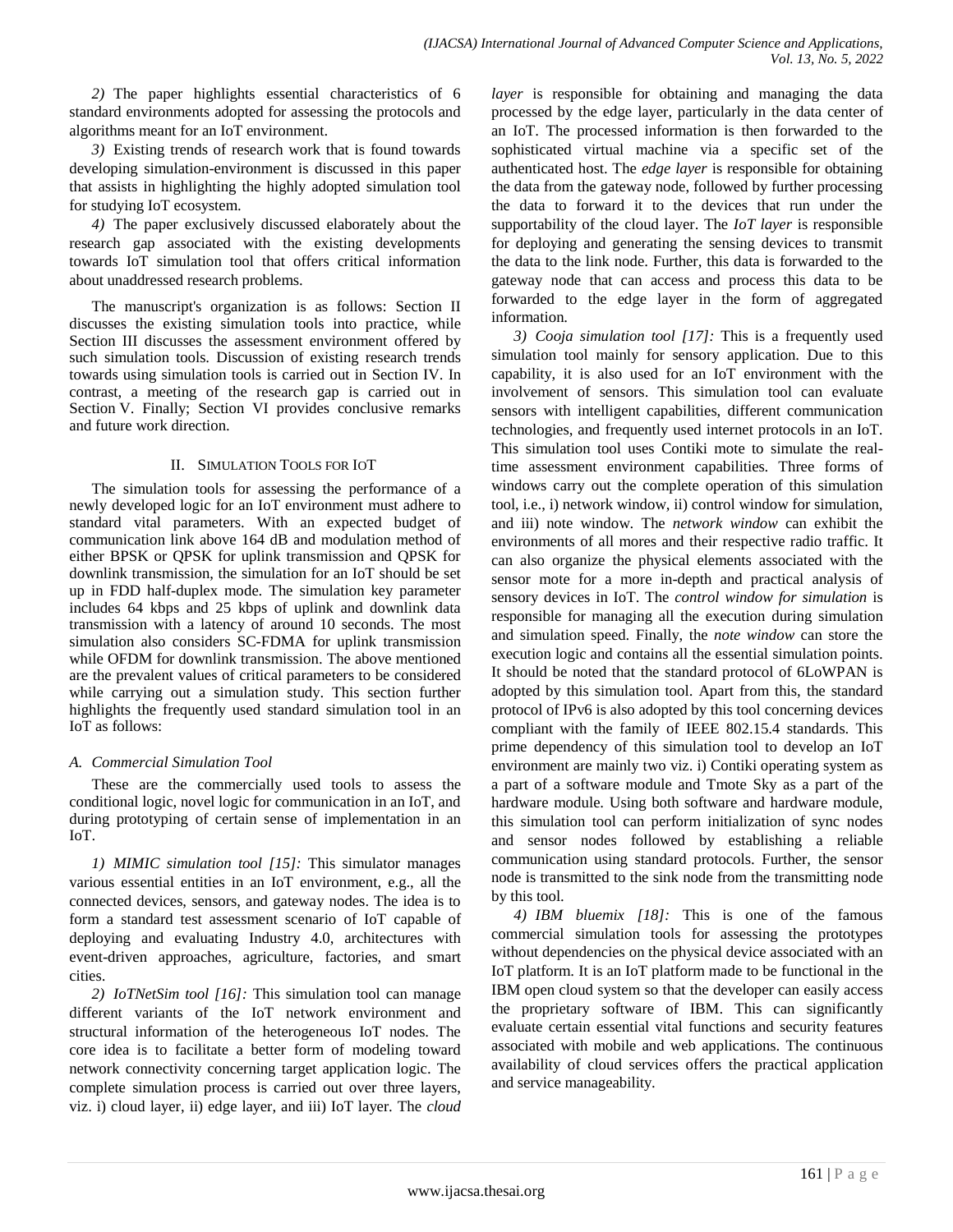*5) SimpleIoTSimulator [19]:* This is one of the simplified forms of commercial simulator used to assess the environment for many IoT devices. It also offers much supportability of conventional IoT protocols, e.g., HTTPS, CoAP, and MQTT. This simulation tool facilitates different vendors to enhance product quality by formulating a better test environment. It offers supportability of both IPv6 and IPv4 sensors with operational supportability towards the constraint environment of an IoT.

## *B. Research-based Simulation Tool*

There is a big difference between the simulation tool adoption for commercial practices and research-based studies. The commercial rules call for simulation tools with specific evaluation features; however, this is not the case with researchbased simulation studies. Research work towards an IoT environment calls for including many features, conditional logic, and a flexible deployment environment to testify the targeted logic. Hence, simulation tools adopted for researchbased work offer a more discrete set of operations with comprehensive functionalities. This section highlights the existing research-based simulation tools (Table I) as follows:

*1) ANSYS-IoT simulator [20]:* This form of simulation tool analyzes various forms of challenges in an IoT. The core usage of this simulation tool is mainly to assess the cumulative integrity of sensing devices with innovative capabilities deployed in an IoT environment. It is also used to assess longevity and energy consumption and enhance reliability, followed by validation.

*2) Bevywise simulation tool [21]:* This tool is specifically used for the scenario when fog computing is used in collaboration with an IoT environment. The tool facilitates the virtual clients by deploying the MQTT protocol on-premise. It also offers different variants of functional assessment over the cloud environment by enabling the deployment of many commodity servers. Particularly helpful for the industrial IoT environment, this simulation tool offers an end-to-end solution considering the constraints of the practical world of IoT implementation.

*3) IoTIFY [22]:* This tool offers a software backbone for operations associated with hardware modules of an IoT. This tool provides a precise building of a digital lab by harnessing a simplified construction of an analytical model and virtualization of an IoT device. IT can be used for analytical scaling, solutions for load testing, and building prototypes of an embedded system. It also assists in generating records and can well manage IoT devices used in a fog computing environment.

*4) EdgeCloudSim [23]:* This simulation tool caters to the demands of IoT operation dependent on computational queries of edge devices. It can carry out sophisticated calculations and evaluate its capacity to process the query and allocate necessary resources. This simulation tool is mainly meant for developers to assess the impact of their machine parameters on the communication and processing needs of an IoT node.

*5) MobIoTSim [24]:* The majority of the existing simulators of IoT demand higher resources to be used and are meant to be run on computing devices, e.g., desktops or laptops. This simulation tool is intended to simulate mobiledevice built on the Android operating system.

*6) TOSSIM [25]:* This is another frequently used simulator by researchers who adopts sensor mote running on TinyOS. Hence, this tool can assess the smart sensory application running over an action-based operating environment.

*7) SWE Simulator [26]:* This simulation tool is mainly meant to assess the large-scale deployment scenario of IoT, including sensors. The tool also assists in effective cost control during implementation scenarios. It can also evaluate the presence of any risk factor and its possible influence. The simulation tool also uses observation services of sensors to develop topology and assess the performance of the assessment in an IoT.

*8) Atomiton [27]:* This is another simulator capable of simulating all the innovative sensory applications and involving different forms of actuators. Hence, this simulation tool assesses a specific state of the operating environment used for the complex operation of smart sensors in an IoT.

*9) QualNet [28]:* When the simulation study demands high-end accuracy, this is a preferred simulation tool for IoT applications. However, it should be noted that not all sensor devices are used for this form of simulation. Only the sensors compliant with specific families of IEEE 802.15.4 consider smart sensors. Although this is a commercial simulation tool, they are used extensively for research-based study. It also offers enriching interactivity owing to the improvised form of the Glomosim simulator.

*10)NS3 Simulator [29]:* This frequently used network simulator considers networks of the practical world scenario in IoT. The prime usage of this simulator is to assess the robustness of security features to resist various threats in the communication environment of an IoT. The tool offers the developer to use python and C++ for scripting while making use of the standard protocol of LTE, ZigBee, and 6LOWPAN. While working in an IoT environment, this tool adds three discrete types of devices, e.g., IoT node, blockchain, and Gateway. This simulation toolbox also assists in routing the class of all these entities in an IoT. The prime set of operations in an NS3 is to deploy the sensing IoT nodes, followed by applying standard protocol implementation of MQTT, HTTP, and CoAP. Finally, the data is forwarded to the sink.

*11)OMNet++ [30]:* This simulation tool is popularly known for its discrete event simulation facilitation. A unique discrete simulation environment is constructed using enriched libraries from C++. Inspired by the Eclipse environment, this tool uses high-level language to develop more prominent components. It thereby forms an object-oriented model of simulation that could be used for different apps.

*12)SimIoT [31]:* This simulation tool can be used for any IoT system characterized by the static or dynamic attributes in a trial and error process. This mechanism is primarily meant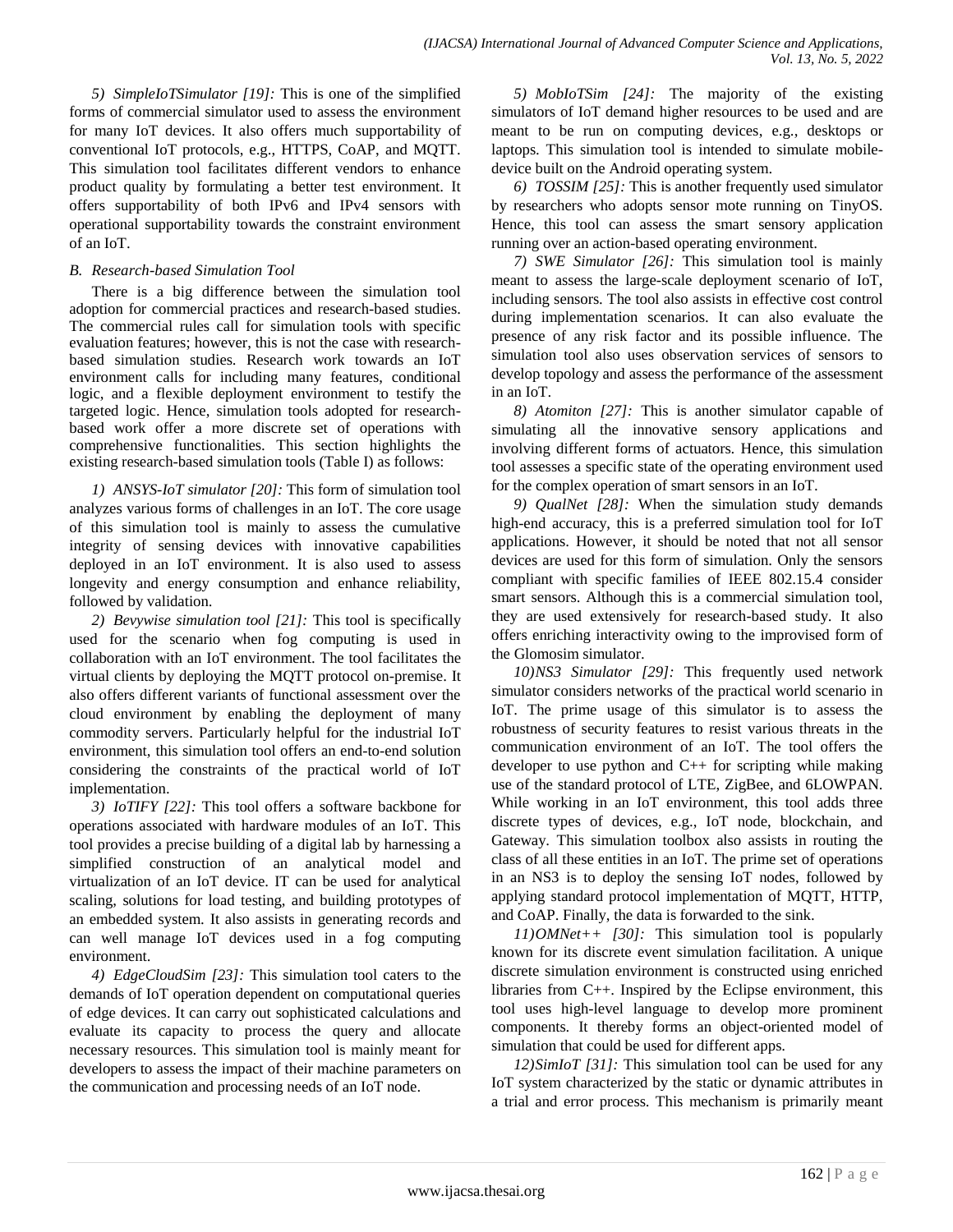for managing the clouds environment system concerning its host of data centers. It assists in both method construction and the configuration of various entities.

*13)CupCarbon [32]:* This simulation tool is mainly used for assessing wireless sensor networks in their discrete form using multi-dimensional visualization features with multiagents. Different forms of distributed algorithms can be validated using this simulation tool. It can also validate various iterative tasks over automation processes mainly meant for industrial applications. Further, it can also evaluate different forms of routing schemes, protocols, communication, and topologies in wireless networks involved in an IoT.

*14)IoTSim [33]:* This is another popular simulation tool used in IoT deployed alongside cloud environments. It can also be an extension of the popular cloud-based simulation CloudSim. One of the significant functions of this simulation tool is that it assists in processing big data that uses distributed software framework MapReduce. The process of identification, as well as outcome analysis, is carried out using this simulation tool. It can be used for both research-based studies and industrial evaluation.

*15)iFogSim [34]:* This simulation is meant to carry out multiple levels of evaluation-based operation associated with different environment variants. It can simulate network connection, edge devices, fog data centers, IoT, etc. It can also be used for assessing another performance metric to be carried out over an IoT cloud environment. This simulation tool can also perform extensive assessments of various QoS metrics.

*16)DPWSim [35]:* This simulation tool profiles the devices synced with the web services associated with information exchanges, classification of services, and effective identification. This simulation tool is mainly used for explicit devices and applications related to the IoT to assess the dual form of operation, i.e., a function that enables hosting and processes that are being hosted. It also offers a better form of secure exchange of data

| <b>Tool</b>               | <b>Security</b><br><b>Score</b> | <b>Service</b><br>domain | <b>API</b><br>integration | <b>Built-in IoT</b><br><b>Standards</b> | A layer of IoT<br><b>Architecture</b> | <b>Programming</b> | scope                  | <b>Type</b>               |
|---------------------------|---------------------------------|--------------------------|---------------------------|-----------------------------------------|---------------------------------------|--------------------|------------------------|---------------------------|
| Ansys-IoT                 | High                            | Industry                 | <b>REST</b>               | Real-Time                               | Network                               | Java, Python       | IoT industry           | Autonomous                |
| Bevywise-<br>IoT          | Medium                          | <b>Smart City</b>        | <b>REST</b>               | Real-Time                               | Network                               | Java, Python       | IoT device             | <b>Broker</b>             |
| <b>IoTIFY</b>             | High                            | <b>Smart City</b>        | <b>REST</b>               | Real-Time                               | Application,<br>Network               | Java, Python       | Hardware<br>connection | Mobile App                |
| Edge<br>CloudSim          | High                            | Edge<br>Orchestrator     | <b>SOAP</b>               | Mist<br>Computing                       | <b>Network</b>                        | Matlab             | Edge,<br><b>WLAN</b>   | Realistic                 |
| MobIoTSim                 | Medium                          | Generic                  | <b>REST</b>               | Device profile<br>for web<br>services   | Application,<br>network               | $C#$ , $C++$       | <b>IoT Network</b>     | Research-<br>based        |
| <b>TOSSIM</b>             | High                            | Generic                  | <b>REST</b>               | Injecting<br>packets                    | Communication<br><b>Network</b>       | Python, C          | TinyOS                 | Sensor<br>monitoring      |
| SWE-IoT                   | High                            | Human<br>Interface       | <b>SOAP</b>               | Collision<br>Detection                  | Communication<br>Network              | $C, C++$           | <b>WSN</b>             | Sensor<br>monitoring      |
| Atominition<br><b>IoT</b> | High                            | MQIdentity               | <b>REST</b>               | Socialize                               | Communication<br>Network              | Java               | IoT, IIoT              | Edge                      |
| <b>OualNet</b>            | Medium                          | Generic                  | <b>REST</b>               | 802.15.4                                | Perceptual<br>Network                 | $C++$              | Network                | Discretization            |
| NS3                       | High                            | Generic                  | <b>REST</b>               | LoRaWAN                                 | Perceptual<br><b>Network</b>          | $C++$              | Network                | Discrete event            |
| $OMNeT++$                 | Medium                          | Generic                  | <b>SOAP</b>               | Manual<br>extension                     | Perceptual<br>Network                 | $C++$              | Network                | Discrete event            |
| SimIoT                    | High                            | Generic                  | <b>REST</b>               | N <sub>0</sub>                          | Application                           | Java               | Data<br>Analysis       | Discrete event            |
| CupCarbon                 | High                            | Smart city               | <b>UDX</b>                | LoRaWAN.<br>802.15.4                    | Perceptual<br>Network                 | Java               | Network                | Discrete event<br>(agent) |
| <b>IoTSim</b>             | Medium                          | Generic                  | <b>REST</b>               | N <sub>0</sub>                          | Application                           | Java               | Data<br>Analysis       | MapReduce<br>model        |
| iFogSim                   | Medium                          | Generic                  | SOAP                      | N <sub>0</sub>                          | Perceptual<br>Network<br>Application  | Java               | Fig                    | Discrete event            |
| <b>DPWSim</b>             | Medium                          | Generic                  | <b>SOAP</b>               | Messaging<br>Web services<br>security   | Application                           | Java               | IoT                    | Open-source               |

| <b>SUMMARY OF RESEARCH-BASED SIMULATION TOOL</b><br>TABLE I. |
|--------------------------------------------------------------|
|                                                              |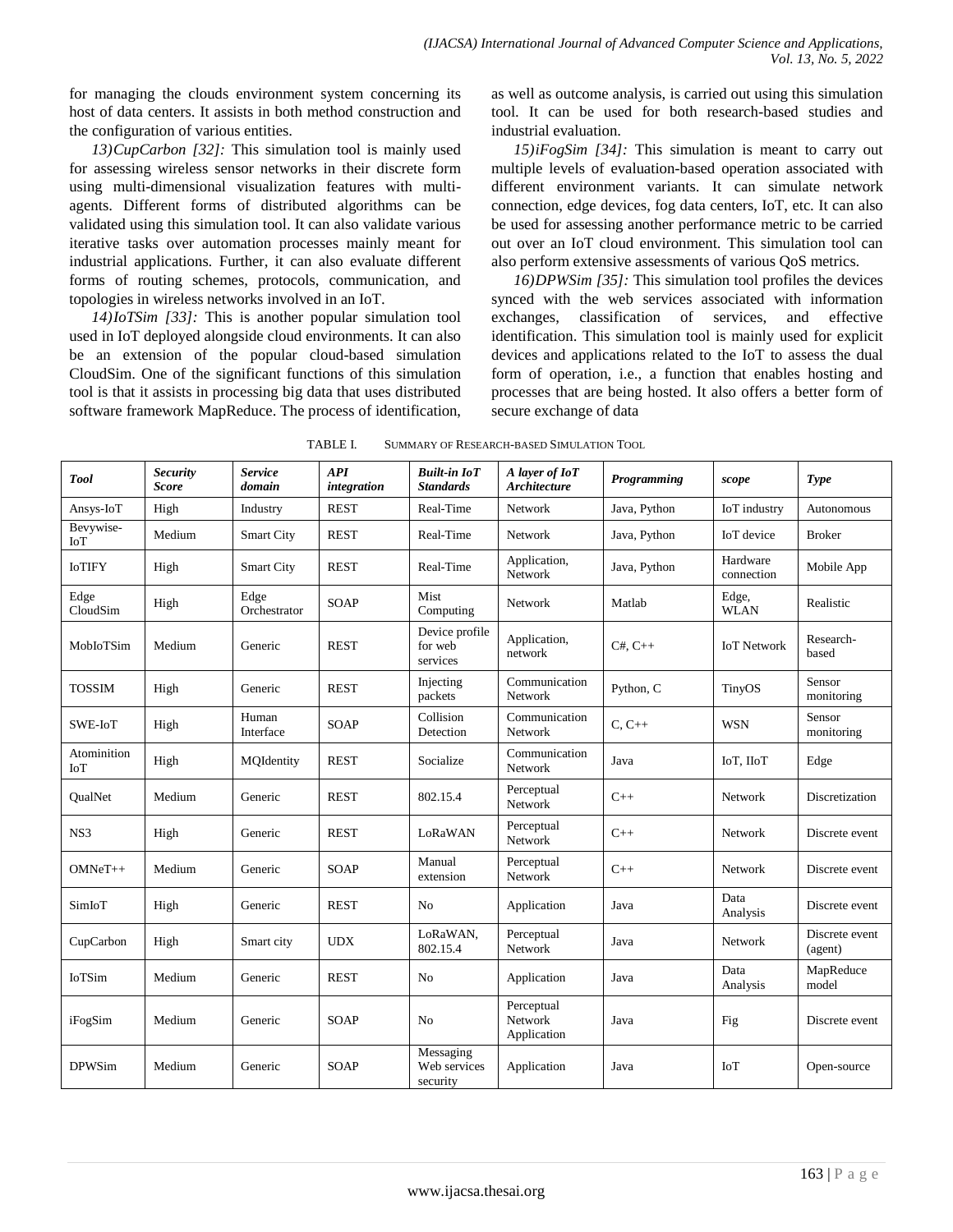#### III. ASSESSMENT ENVIRONMENT OF IOT

The previous section has elaborated on various existing simulation tools for evaluating various problems and their respective solution. It should be noted that the simulation tool facilitates the user to deploy their logic of implementation by reducing the same problem space of the IoT environment. It also enables various libraries to develop novel solutions. However, the simulation tool itself cannot be assumed to be 100% fulfilling the outcomes of the simulation study. For this purpose, there is a need for a legal assessment environment to be considered while carrying out the simulation study in IoT. Hence, the assessment environment provides a spectrum of IoT environments to analyze the solution model of researchers and assess troubleshoots, debugging, developing, and creating new logic, which is universally accepted. The prime advantage of considering a legal assessment environment is that it offers practical world usage of devices, interactions with the operating system, remote administration, and the capability to execute real-world devices/services/applications. Some of the standard assessment environments for simulating an IoT are JOSE [36], Smart Santander [37], FIESTA-IoT [38], FIT IoT-LAB [39], WHYNET [40], and MBTAAS [41] that are briefed as follows:

*1) JOSE [36]:* This assessment environment is meant for evaluating the devices or services associated with outdoor communication. It also offers many subject trials to facilitate resource computation, sensor network deployment, storage management, etc.

*2) Smart Santander [37]:* This is another standard assessment environment in an IoT that facilitates the adoption of many IoT devices along with small radio-based services and identification code deployment over both the static and mobility aspects of the nodes. This tool can evaluate traffic intensity mainly for the mobile environment in an IoT.

*3) FIESTA-IoT [38]:* This is one of the giant assessment environments considered during IoT simulation to offer its semantic and interoperable assessment feature. It integrates multiple numbers of another assessment environment in an IoT to analyze the corpus of data. This large data further assists in facilitating webservices in live stream mode. The highly interconnected systems in this tool offer a significant ability to exchange information among various federated assessment environments in an IoT.

*4) FIT IoT-LAB [39]:* This form of assessment environment is made for performing experimentation on IoT on a huge scale. Various objects can be broadcasted and developed by this tool, considering many low-resource motes for assessment. It also uses mobile robots to testify various upcoming innovative applications in IoT.

*5) WHYNET [40]:* Essentially meant for hybrid networks, this assessment tool is for performing realization of applications, protocols of WSN, heterogeneous networks, etc. Different forms of emulation and physical entities are carried out by this assessment tool using its single end interface itself. This environment can assess adaptive networks and large/small/medium scale networks in an IoT.

*6) MBTAAS [41]:* This tool is meant to offer assessment in the form of a service model. It also provides first-hand experience working over an IoT and getting acquainted with its functionality. The tool also provides various test-case formulations and solutions to multiple services to carry out an on-premise assessment of cloud-based IoT applications and services.

Table II summarizes the characteristics of the existing assessment environment of an IoT. One of the potential beneficial factors of using a standard assessment environment is that it enables all the entities and devices to carry out interactivity during testing that device. Hence, without constructing an actual physical device, adopting a standard assessment environment assists in truly justifying the effectiveness of its operation when exposed to a real-time environment. Although it is strongly advisable to use such a traditional assessment environment while carrying out a simulation study for an IoT, there are still various challenges. The primary difficulties are higher dependencies on assessment area, mobility of hubs, scaling operation, and repeatability.

| <b>SUMMARY OF EXISTING ASSESSMENT ENVIRONMENT</b> |
|---------------------------------------------------|
|                                                   |

| <b>Tool</b>                     | <b>Virtualization</b><br><b>Support</b> | <b>Service</b><br>domain  | <b>API</b><br>integration | <b>Built-in IoT</b><br><b>Standards</b> | A layer of IoT<br>Architecture | <b>Programming</b>     | scope                  | Type                         |
|---------------------------------|-----------------------------------------|---------------------------|---------------------------|-----------------------------------------|--------------------------------|------------------------|------------------------|------------------------------|
| <b>JOSE</b> [36]                | Distributed<br>cloud                    | Real-time                 | <b>SOAP</b>               | Sensor network                          | Virtualized<br>Network         | Javascript,<br>Java, C | SDN.<br>WSN, IoT       | <b>Smart ICT</b><br>platform |
| <b>Smart Santader</b><br>$[37]$ | Management<br>console                   | Smart city                | <b>REST</b>               | 802.15.4<br><b>RFID</b>                 | Application<br>Network         | JavaScript,<br>Java    | Mobile<br>sensing      | Map data                     |
| FIESTA-IoT<br>[38]              | Meta Cloud                              | Ambient<br>Environment    | <b>REST</b>               | Energy<br>consumption                   | Communication<br>Network       | Python, Java, C        | Energy                 | Sensor<br>Monitoring         |
| <b>FIT-IoT LAB</b><br>$[39]$    | FIT Cloud                               | Heterogeneous<br>platform | <b>REST</b>               | 802.15.4<br>LoRaWAN                     | Perceptual<br>Network          | Java, nesC             | IoT<br><b>Network</b>  | IoT spectrum                 |
| WHYNET [40]                     | Web Portal                              | Energy                    | <b>SOAP</b>               | Application                             | Network                        | Java                   | Wireless               | Network<br>Protocol          |
| <b>MBTAAS</b> [41]              | IoT dashboard                           | Smart city                | <b>REST</b>               | Model-based                             | All                            | <b>OCL</b>             | <b>IoT</b><br>Platform | Service<br>Oriented          |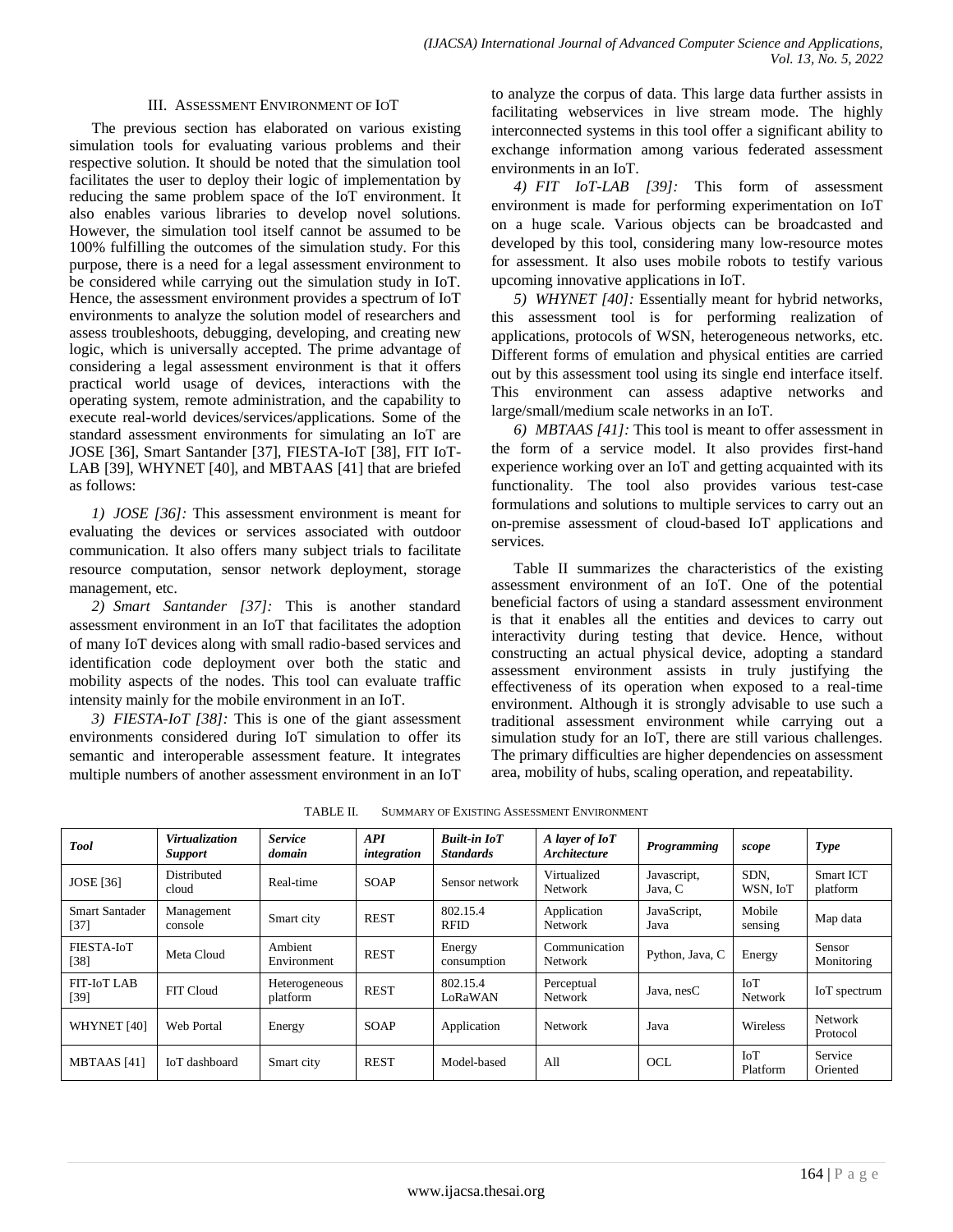#### IV. EXISTING RESEARCH TRENDS

To understand the existing research trends, manuscripts published in the last six years have referred to the explicit usage of two different variants of simulation tools.

## *A. Adoption of Commercial Simulation Tools*

There is a total of 256 manuscripts in IEEE Xplore digital library which has reportedly used commercial simulation tools, with 243 conference papers and 13 journal publication (Fig. 1).

They are mainly used to investigate problems associated with traffic management, object monitoring, indoor agriculture, security analysis, the discovery of resources, etc. Out of all this, some of the significant literature has been witnessed on IoTNetSim [16], Cooja [42]-[52], and IBM Bluemix [53]-[54] only. No significant modeling is being carried out towards using the MIMIC simulation tool and SimpleIoTSimulator. The advantage explored towards such adoption of commercial tools found are i) it offers a point-to-point exploration process for the target problem, ii) various prototyping using hardware are feasible to be investigated, iii) specific product or servicebased analysis can be easily carried out. While the limitation found toward such adoption are i) it requires explicit skill to work on such tools, ii) various add-ons and software patches are required to be acquired to experience the full-fledged operation, iii) it doesn't offer extensible, cross-platform libraries for heterogeneous products/applications/services in IoT.

## *B. Adoption of Research-based Simulation Tools*

One hundred seventy manuscripts are being reported to adopt research-based simulation tools, consisting of 126 conference papers and 44 journal papers (Fig. 2).



Fig. 1. Trends for Commercial on Simulation Tools.



Fig. 2. Trends for Research-based Simulation Tools.

This will eventually mean that the adoption of researchbased simulation tools is a bit lesser than commercial simulation tools. It is also noted that the adoption of each tool is used to solve some common problems and specific problems. The common problems will include traffic monitoring and security analysis, while the specific problems investigated by these tools will be scheduling, data transmission, application-specific evaluation, etc. Some of the significant literatures that has reported towards using Ansys-IoT [55]-[57], Edge CloudSim [58][59], TOSSIM [60]-[62], QualNet [63], NS3 [64]-[74], OMNeT++ [75]-[83], iFogSim [84]-[96], and DPWSim [97][98]. The beneficial points of this adoption are: i) the majority is open-sourced, ii) user-friendly, iii) extensible environment for analysis, and iv) it doesn't require complex configuration or setup. While the limiting factors are: i) inbuilt methods and libraries are sometimes challenging to match with the problem space of analysis, ii) each simulator has distinct features and functionalities while migration or integration is sometimes not possible, and iii) quite specific to environmental usage in IoT.

#### V. LITERATURE REVIEW

From the prior section, it is noted that not all the simulation tools are widely used either in case of commercial or researchbased practices. Cooja is highest used in commercial simulation while iFogSim is majorly used for research-based study. It should be noted that all simulators, in either of the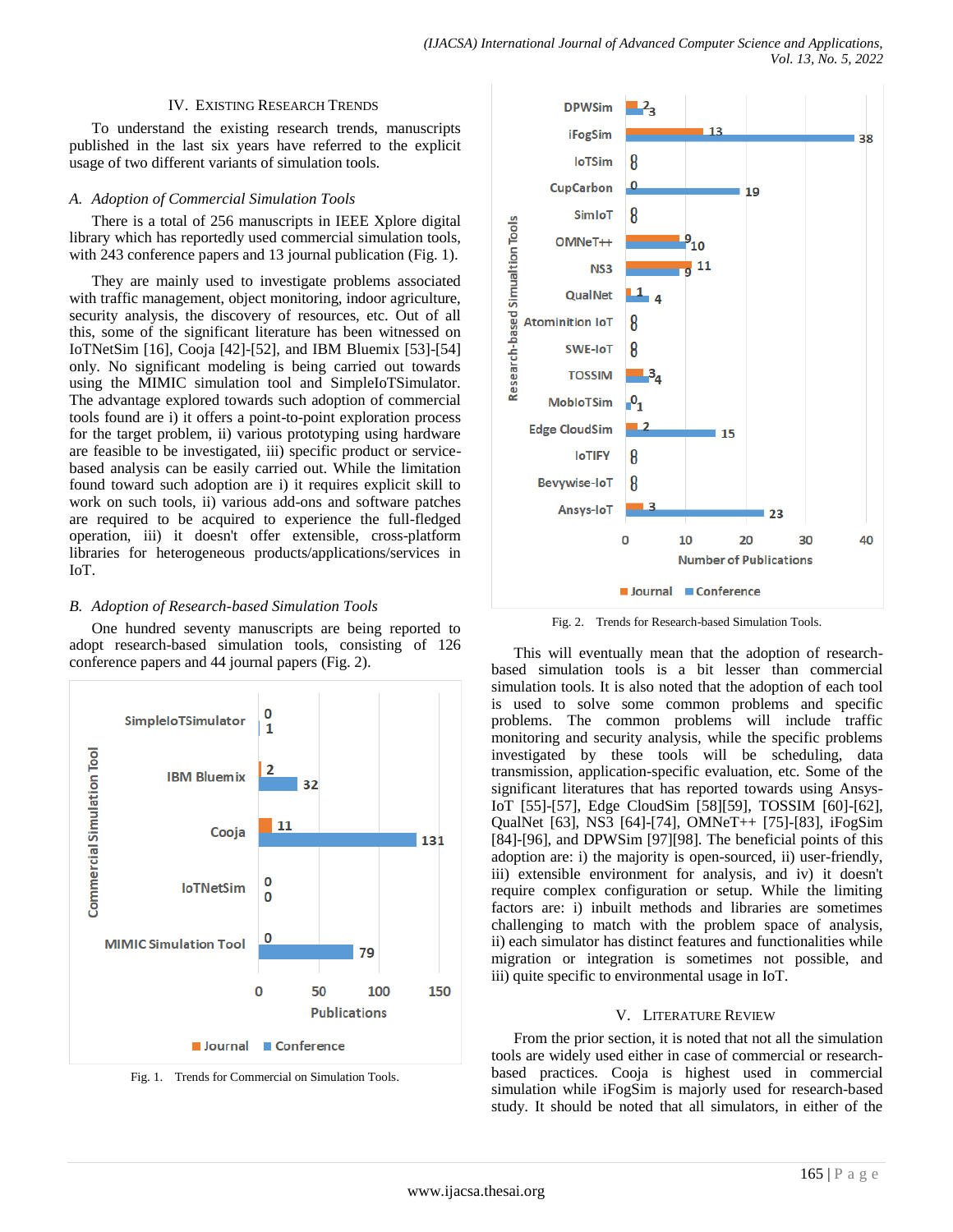categories, have some common functionalities as well as some exclusive functionalities. The prime contribution of the manuscript is actually to judge the constraints as well as limiting factors associated with existing simulation tools. This is the core reason that the biometric analysis of this paper mainly consists of only studies that adopted 103 sources which has adopted simulation tools. The analysis of some of the recent work towards investigation IoT has also developed a computational framework on the basis of customized simulation study [99]-[103]. However, it is to be noted that adoption of simulation is one of the critical decision to be made by the researcher on the basis of the problems to be addressed in their model. An effective simulation tool should offer higher flexibility to assess the algorithm or protocol without much skill and re-engineering process. Unfortunately, this is not the case with existing studies as researchers tends to adopts to frequently used standard simulation tools, which can cater up their investigation objectives. This is done by overlooking next sequence of investigation to be carried out in line of current research work. Apart from this, majority of existing simulation tool discussed in this paper doesn't offer much of customization privilege. Therefore, after reviewing the complete papers, this section discusses about the open-end issues in the form of contribution and thereby these findings are novel compared to any existing review work being carried out in current times.

## *A. Discussion of Research Gap*

After reviewing the existing features of two variants of the simulation tool, standard assessment environment during simulation study, and research pattern, it is found that there are various contributory factors as well as open-end research issues. This section explicitly highlights the research gap in the first and second levels of research gap for better understanding.

*1) First level of investigation:* The first level of research gap will eventually mean all the open-end issues retrieved during the reviewing problem. IoT, which consists of highly interconnected devices in large numbers, consists of a multidisciplinary domain with multiple challenges that are quite difficult to assess. The existing simulation tools offer good privilege for investigating semantic queries, protocols, data transmission, routing, usability, privacy, and security considering various applications or services without considering scalability issues. At the moment of transition of problems associated with any factor from intra-net to inter-net, there is eventual evolution of scalability issues. Either commercial or research-based simulation tools cannot detect this. Although it is a well-known fact that repeatability of analysis is quite challenging in IoT, after knowing this fact, existing simulators don't offer much privilege toward addressing increasing heterogeneity of devices and information associated with it. Considering any use-cases of an IoT to be testified over current simulators, it is inevitable to assess multiple application domains (e.g., smart city, vehicular IoT, Industrial IoT, etc.). It will mean that such inclusion will extensively maximize the concurrency towards accessing the infrastructure. This is a computationally challenging task that is

not facilitated by any existing simulators, and developers are required to write a snippet or script for this. However, this doesn't solve the problem as the script written for one problem investigation may reasonably not be applicable when the problem space alters. The lack of formal assessment environment adoption is another justified reason for this. Well, adoption of all existing reported assessment environments cannot be always encouraged as they may vary too with the demands of simulation and the type of data being used. So, a more benchmark simulation environment is needed for an IoT. This eventually gives rise to multiple arenas of research questions, e.g.

- What strategy can be adopted for modeling heterogeneous IoT devices to facilitate concurrent operation?
- What mechanism can be adopted towards achieving granularity in investigation towards the inclusion of a massive number of IoT devices over dynamic topology?
- How to develop a cost-effective simulator which has an inclusion of the majority of privilege to investigate one single platform? Unless all these local issues are not addressed, existing simulators cannot be deemed entirely reliable.

*2) Second level of investigation:* The second level of research gap is the global level extracted from the first level as a local form. This research gap is the direct consequence of the first level gap analysis. Therefore, the following are the finalized version of the research gap.

*a)* From all the existing features available in simulators, one potential problem is that one simulator cannot be used to carry out an extensive investigation of the issues that are not supported by it. With concurrency towards accessing infrastructure, there are inevitable complexities associated with identifying the uncertain problems that stay low and hidden while contributing to declined or unpredictable outcomes. Hence, the primary research gap is existing simulators doesn't facilitate granular investigation to identify the attributes affecting the operation of IoT device/services.

*b)* A closer look at the local level of open-end issues in existing simulators are i) scalability, ii) device heterogeneity, iii) concurrency towards accessibility, etc. If all these problems are looked at deeply, it can be seen that the root cause of all of the issues is the lack of adoption of resource parametric modeling in the existing simulation tool. Current simulators can perform initialization of resource parameters while the developers must script the constraints associated with its usage. Such scripts are consistently required to be upgraded with the change of services or network operations. Hence, the secondary research gap is that existing simulators are not designed to practically consider the resource modelling of IoT devices and other devices in the process of simulation. The consequences of such modeling will lead to unrealistic data transmission simulation outcomes.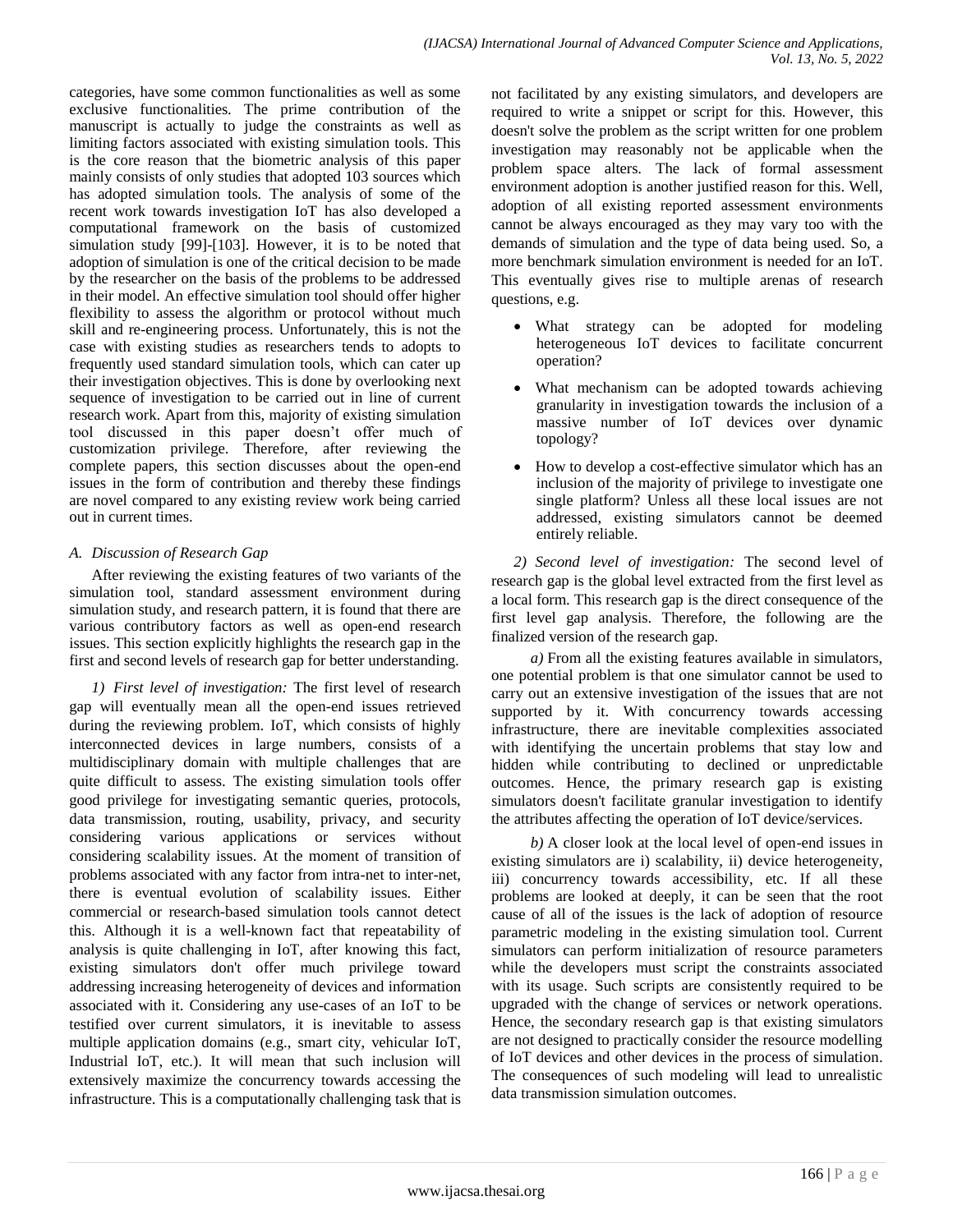*c)* It is closely observed that security is a much more standard set of the problem being addressed by existing simulators. However, they do it by an available set of libraries and developers' written security scripts. Almost all these security approaches are based on cryptographic based. The prime reason is its dependency on using cloud or fog as an environment on top of IoT applications, which has higher supportability towards the conventional encryption-based operation. The beneficial point in this factor is that they are 100% stopping a specific set of attackers that is coded. The limiting factor is that they are entirely not applicable if the attacker changes its plan of attack.

*d)* Moreover, all the cryptographic algorithms are not resistive against all attacks; they have strengths and weaknesses. Another practical rationale is that adopting cryptographic measures will also induce a higher load toward low-powered IoT devices. Hence, the ternary research gap is that existing simulators don't address the IoT nodes' sustainability factor by frequently using cryptographic measures towards security.

### *B. Critical Discussion for Existing Study*

From the outcome of this study, it is also found that majority of the simulation tools are part of discrete event simulators (NS3, OMNeT++, SimIoT, CupCarbon, iFogSim) which offers finite set of functionalities and demands API integration. It will eventually mean that customizing them for heterogeneous research problem will be a computationally expensive process. Apart from this, existing assessment tools are mainly meant to executing standard protocol for networking and not for data analytics, which require a dependency with different set of tools. The constraints found in existing simulation tool are also associated with accessibility towards single user for one project. This will eventually pose an impediment towards distributed investigation process by different user on same project at same time. Hence, the investigation process is time consuming and platform specifics too restricted to one user at a time. Another closer observation towards existing simulation tools highlights the inferior security features embedded in it. The enhancement towards security system is very few to find, where almost all the simulation tools either uses user-deployed security patches or uses third party script to introduce security features. This process is quite challenging to be customized for projects with multiple and heterogenous target of addressing problems in IoT. Hence, there is an emergent need to develop a simulation tool that offers cost effective and proper utilization of its features.

#### VI. CONCLUSION

This paper has discussed the scale of effectiveness of existing simulators. There are multiple simulators in practice; the discussion has been carried out concerning commercially used and research-based usage. The novelty of this manuscript is that i) it offers an informative and compact description of frequently used simulation tools in practice for an IoT, ii) It exhibits a unique and updated research trend towards IoT simulators adoption in the last six years, which is not reported in any existing studies, and iii) it makes some interesting discoveries of limiting factors associated with the overall features of existing simulators. The above mentioned learning outcomes of proposed review work exactly matches with the core objectives of the paper associated with studying features as well as reviewing trends associated with simulation tools. The outcome of the paper also presents open-end research problem in the form of research gap discussion, thereby meeting the core study objective of this paper.

Hence, the future work will be carried out in the direction of addressing the finalized research gap as follows:

*1)* The primary research gap can be addressed by developing a novel computational model of a simulator to identify and construct a set of strategies that affect the accuracy of the simulation process. Discrete mathematical modeling can be carried out to address this gap.

*2)* The secondary research gap can be addressed by extending the first solution toward including various novel conditional logic. The development of such reasoning is accompanied by all the resource management attributes that affect IoT devices' sustainability factors during the simulation study. It will offer different reliable outcomes due to practical resource modeling during simulation.

*3)* The ternary research gap can be addressed by further developing another layer of security operation without using any form of encryption model or without using any existing techniques that are found to offer load towards low-powered IoT devices. Further novelty can testify to its resiliency towards maximum forms of reported threats in an IoT.

#### **REFERENCES**

- [1] P. Zeigler, L. Zhang, Y. laili, "Model Engineering for Simulation," Elsevier Science, ISBN: 9780128135440, 0128135441, 2019.
- [2] D. Cvetković, G. Birajdar, Numerical Modeling and Computer Simulation, IntechOpen, ISBN: 9781838811969, 1838811966, 2020.
- [3] P. Tomar, Integration, and Implementation of the Internet of Things through Cloud Computing, Engineering Science Reference, ISBN: 9781799869832, 1799869830, 2021.
- [4] A. Khanna, D. Gupta, P. L. Mehta, V. H. C. de Albuquerque, Smart Sensors for Industrial Internet of Things Challenges, Solutions and Applications, Springer International Publishing, ISBN: 9783030526238, 3030526232, 2021.
- [5] G. Sunitha, J. Avanija, K. R. Madhavi, S. B. Bhushan, S. Goundar, Innovations in the Industrial Internet of Things (IIoT) and Smart Factory, IGI Global, ISBN: 9781799833772, 1799833771, 2021.
- [6] F. Al-Turjman, Real-Time Intelligence for Heterogeneous Networks Applications, Challenges, and Scenarios in IoT HetNets, Springer International Publishing, ISBN: 9783030756130, 3030756130, 2021.
- [7] Velayutham, Sathiyamoorthi, Challenges, and Opportunities for the Convergence of IoT, Big Data, and Cloud Computing, IGI Global, 2021.
- [8] F. Al-Turjman, Multimedia-enabled Sensors in IoT Data Delivery and Traffic Modelling, CRC Press, ISBN: 9781351166027, 1351166026, 2018.
- [9] P. Y. Taser, Emerging Trends in IoT and Integration with Data Science, Cloud Computing, and Big Data Analytics, IGI Global, ISBN: 9781799841876, 1799841871, 2021.
- [10] H. G. Perros, An Introduction to IoT Analytics, CRC Press, ISBN: 9781000337822, 1000337820, 2021.
- [11] A. Kamilaris and A. Pitsillides, "Mobile Phone Computing and the Internet of Things: A Survey," in IEEE Internet of Things Journal, vol. 3, no. 6, pp. 885-898, Dec. 2016, doi: 10.1109/JIOT.2016.2600569.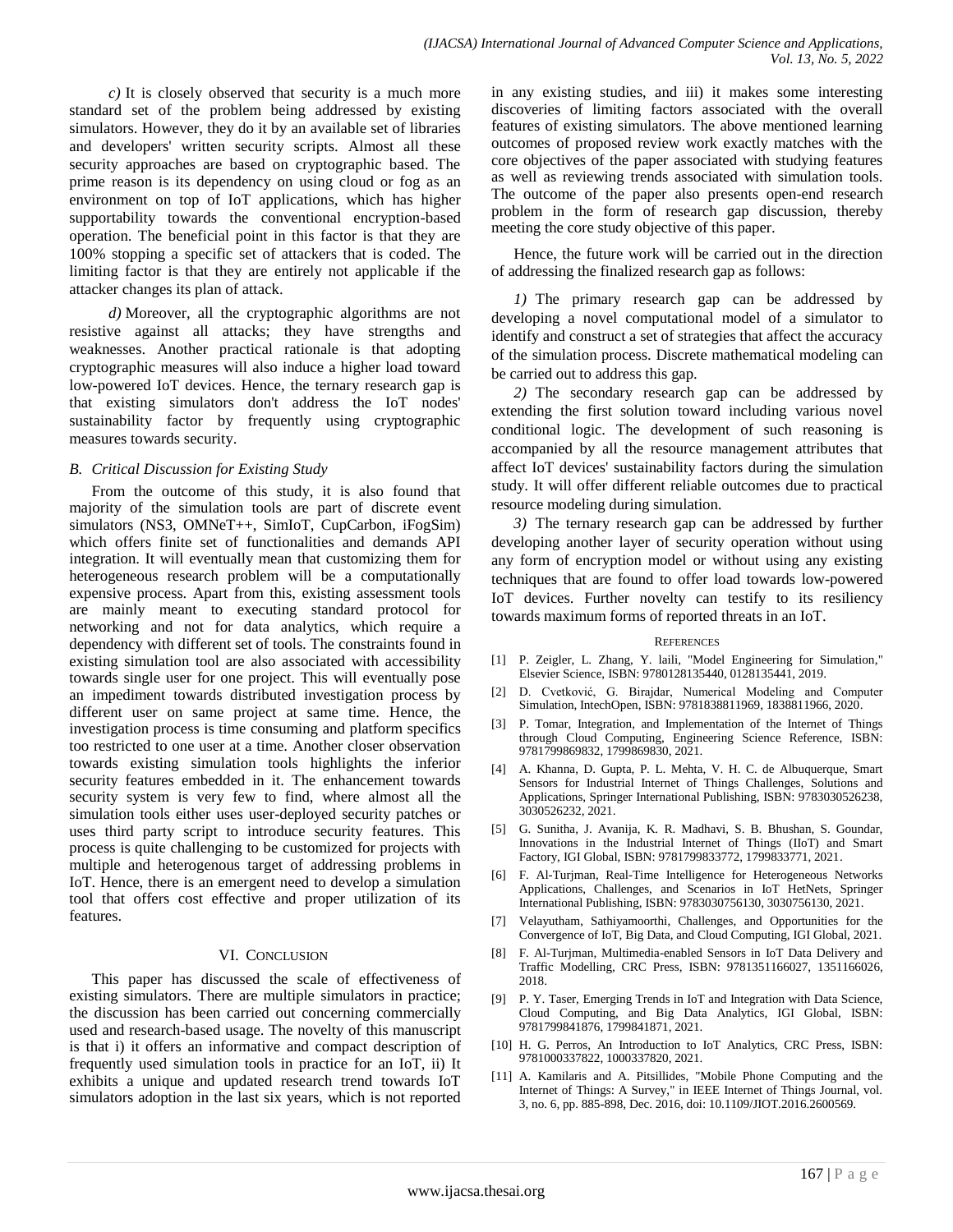- [12] T. M. Fernández-Caramés, "From Pre-Quantum to Post-Quantum IoT Security: A Survey on quantum-resistant Cryptosystems for the Internet of Things," in IEEE Internet of Things Journal, vol. 7, no. 7, pp. 6457- 6480, July 2020, doi: 10.1109/JIOT.2019.2958788.
- [13] K. Tange, M. De Donno, X. Fafoutis and N. Dragoni, "A Systematic Survey of Industrial Internet of Things Security: Requirements and Fog Computing Opportunities," in IEEE Communications Surveys & Tutorials, vol. 22, no. 4, pp. 2489-2520, Fourth quarter 2020, doi: 10.1109/COMST.2020.3011208.
- [14] J. Zhang and D. Tao, "Empowering Things With Intelligence: A Survey of the Progress, Challenges, and Opportunities in Artificial Intelligence of Things," in IEEE Internet of Things Journal, vol. 8, no. 10, pp. 7789- 7817, 15 May 15, 2021, doi: 10.1109/JIOT.2020.3039359.
- [15] https://www.gambitcomm.com/site/mimic-simulator.php.
- [16] M. Salama, Y. Elkhatib, G. Blair, "IoTNetSim: A Modelling and Simulation Platform for End-to-End IoT Services and Networking," ACM-Proceedings of the 12th IEEE/ACM International Conference on Utility and Cloud Computing, 2019, DOI:https://doi.org/10.1145/3344341.3368820.
- [17] S. Badugu, "Role of COOJA Simulator in IoT," International Journal of Emerging Trends & Technology in Computer Science, vol.6, Iss.2, 2017.
- [18] R. Stifani, "IBM Bluemix: The Cloud Platform for Creating and Delivering Applications," IBM Whitepaper, 2015.
- [19] https://www.simplesoft.com/SimpleIoTSimulator.html.
- [20] [https://www.ansys.com/en-in/technology-trends/iiot.](https://www.ansys.com/en-in/technology-trends/iiot)
- [21] https://www.bevywise.com/iot-simulator/.
- [22] https://iotify.io/.
- [23] C. Sonmez, A. Ozgovde, and C. Ersoy, 'Edgecloudsim: An environment for performance evaluation of edge computing systems, Transactions on Emerging Telecommunications Technologies, e3493, 2018.
- [24] T. Pflanzner, A. Kertesz, B. Spinnewyn and S. Latre, 'Mobiotsim: Towards a mobile iot device simulator, in 2016 IEEE 4th International Conference on Future Internet of Things and Cloud Workshops (FiCloudW), IEEE, 2016, pp. 21–27.
- [25] P. Levis and N. Lee, 'Tossim: A simulator for TinyOS networks,' UC Berkeley, September, vol. 24, 2003.
- [26] P. Gimenez, B. Molına, C. E. Palau and M. Esteve, 'Swe-simulation and testing for the lot, in 2013 IEEE International Conference on Systems, Man, and Cybernetics, IEEE, 2013, pp. 356–361.
- [27] https://www.atomiton.com/#/home.
- [28] https://www.scalable-networks.com/products/qualnet-networksimulation-software/#.
- [29] https://www.nsnam.org/.
- [30] https://omnetpp.org/.
- [31] P. Akilandeswari, B. Vennila, and H. Srimathi, "Concurrent processing of cloudlets in CloudSim-SimIoT environment," AIP Conference Proceedings, 2019, DOI: https://doi.org/10.1063/1.5112277.
- [32] K. Mehdi, M.Lounis, A. Bounceur, T. Kechadi, "CupCarbon: A Multi-Agent and Discrete Event Wireless Sensor Network Design and Simulation Tool".7th International ICST Conference on Simulation Tools and Techniques, Lisbon, Portugal,2014, DOI: 10.4108/icst.simutools.2014.254811.
- [33] X. Zeng, S. K. Garg, P. Strazdins, P. P. Jayaraman, D. Georgakopoulos and R. Ranjan, 'Iotsim: A simulator for analyzing iot applications,' Journal of Systems Architecture, vol. 72, pp. 93–107, 2017.
- [34] H. Gupta, A. Vahid Dastjerdi, S. K. Ghosh and R. Buyya, 'Ifogsim: A toolkit for modeling and simulation of resource management techniques in the Internet of things, edge and fog computing environments, Software: Practice and Experience, pp. 1275–1296, 2017.
- [35] S. N. Han, G. M. Lee, N. Crespi, K. Heo, N. Van Luong, M. Brut, and P. Gatellier, 'Dpwsim: A simulation toolkit for iot applications using devices profile for web services, in 2014 IEEE World Forum on Internet of Things (WF-IoT), IEEE, 2014, pp. 544–547.
- [36] M. Chernyshev, Z. Baig, O. Bello, and S. Zeadally, 'Internet of things (iot): Research, simulators, and testbeds, IEEE Internet of Things Journal, vol. 5, no. 3, pp. 1637–1647, 2018.
- [37] L. Sanchez, L. Munoz, J. A. Galache, P. Sotres, J. R. Santana, V. Gutierrez, R. Ramdhany, A. Gluhak, S. Krco, E. Theodoridis et al., 'Smartsantander: Iot experimentation over a smart city testbed', Computer Networks, vol. 61, pp. 217–238, 2014.
- [38] A. Gyrard and M. Serrano, 'Fiesta-iot: Federated interoperable semantic internet of things (iot) testbeds and applications,' in ICT, 2015.
- [39] C. Adjih, E. Baccelli, E. Fleury, G. Harter, N. Mitton, T. Noel, R. Pissard-Gibollet, F. Saint-Marcel, G. Schreiner, J. Vandaele, et al., 'Fit iot-lab: A large scale open experimental IoT testbed–a valuable tool for iot deployment in smart factories,' IEEE ComSoc Multimedia Technical Committee E-Letter, 2015.
- [40] J. Zhou, Z. Ji, M. Varshney, Z. Xu, Y. Yang, M. Marina, and R. Bagrodia, 'Whynet: A hybrid testbed for largescale, heterogeneous and adaptive wireless networks,' in Proceedings of the 1st international workshop on Wireless network testbeds, experimental evaluation & characterization, ACM, 2006, pp. 111–112.
- [41] A. Ahmad, F. Bouquet, E. Fourneret, F. Le Gall and B. Legeard, 'Modelbased testing as a service for iot platforms,' in International Symposium on Leveraging Applications of Formal Methods, Springer, 2016, pp. 727–742.
- [42] S. Chowdhury, A. Benslimane and C. Giri, "Noncooperative Gaming for Energy-Efficient Congestion Control in 6LoWPAN," in *IEEE Internet of Things Journal*, vol. 7, no. 6, pp. 4777-4788, June 2020. doi: 10.1109/JIOT.2020.2969272.
- [43] S. Taghizadeh, H. Elbiaze, and H. Bobarshad, "EM-RPL: Enhanced RPL for Multigateway Internet-of-Things Environments," in *IEEE Internet of Things Journal*, vol. 8, no. 10, pp. 8474-8487, 15 May 15, 2021. doi: 10.1109/JIOT.2020.3047079.
- [44] M. Mahyoub, A. S. Hasan Mahmoud, M. Abu-Amara, and T. R. Sheltami, "An Efficient RPL-Based Mechanism for Node-to-Node Communications in IoT," in *IEEE Internet Things Journal*, vol. 8, no. 9, pp. 7152-7169, 1 May 1, 2021. doi: 10.1109/JIOT.2020.3038696.
- [45] I. Tomić and J. A. McCann, "A Survey of Potential Security Issues in Existing Wireless Sensor Network Protocols," in *IEEE Internet of Things Journal*, vol. 4, no. 6, pp. 1910-1923, Dec. 2017. doi: 10.1109/JIOT.2017.2749883.
- [46] Y. Kim and J. Paek, "NG-RPL for Efficient P2P Routing in Low-Power Multihop Wireless Networks," in *IEEE Access*, vol. 8, pp. 182591- 182599, 2020. doi: 10.1109/ACCESS.2020.3028771.
- [47] M. Amoretti, O. Alphand, G. Ferrari, F. Rousseau, and A. Duda, "DINAS: A Lightweight and Efficient Distributed Naming Service for All-IP Wireless Sensor Networks," in *IEEE Internet of Things Journal*, vol. 4, no. 3, pp. 670-684, June 2017. doi: 10.1109/JIOT.2016.2640317.
- [48] A. W. Abbas and S. N. K. Marwat, "Scalable Emulated Framework for IoT Devices in Smart Logistics Based Cyber-Physical Systems: Bonded Coverage and Connectivity Analysis," in *IEEE Access*, vol. 8, pp. 138350-138372, 2020. doi: 10.1109/ACCESS.2020.3012458.
- [49] Kamaldeep, M. Malik, M. Dutta, and J. Granjal, "IoT-Sentry: A Cross-Layer-Based Intrusion Detection System in Standardized Internet of Things," in *IEEE Sensors Journal*, vol. 21, no. 24, pp. 28066-28076, 15 Dec.15, 2021. doi: 10.1109/JSEN.2021.3124886.
- [50] Y. Tahir, S. Yang, and J. McCann, "BRPL: Backpressure RPL for High-Throughput and Mobile IoTs," in *IEEE Transactions on Mobile Computing*, vol. 17, no. 1, pp. 29-43, 1 January 2018. doi: 10.1109/TMC.2017.2705680.
- [51] R. Monica, L. Davoli and G. Ferrari, "A Wave-Based Request-Response Protocol for Latency Minimization in WSNs," in *IEEE Internet of Things Journal*, vol. 6, no. 5, pp. 7971-7979, Oct. 2019. doi: 10.1109/JIOT.2019.2914578.
- [52] P. Sanmartin, D. Jabba, R. Sierra, and E. Martinez, "Objective Function BF-ETX for RPL Routing Protocol," in *IEEE Latin America Transactions*, vol. 16, no. 8, pp. 2275-2281, Aug. 201 doi: 10.1109/TLA.2018.8528246.
- [53] M. Ma, W. Lin, J. Zhang, P. Wang, Y. Zhou, and X. Liang, "Toward Energy-Awareness Smart Building: Discover the Fingerprint of Your Electrical Appliances," in *IEEE Transactions on Industrial Informatics*, vol. 14, no. 4, pp. 1458-1468, April 2018. doi: 10.1109/TII.2017.2776300.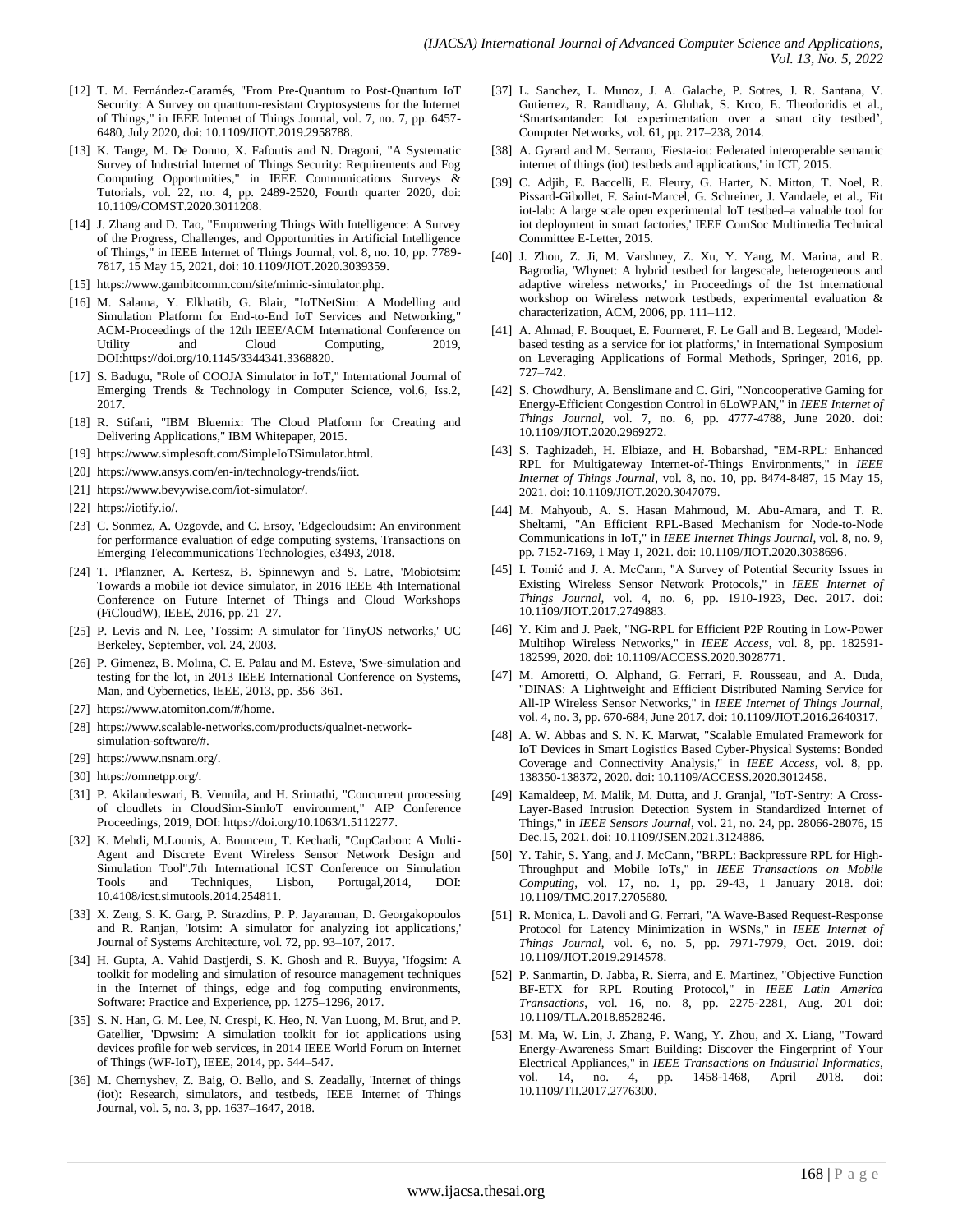- [54] R. Bocu and C. Costache, "A homomorphic encryption-based system for securely managing personal health metrics data," in *IBM Journal of Research and Development*, vol. 62, no. 1, pp. 1:1-1:10, 1 Jan.-Feb. 2018. doi: 10.1147/JRD.2017.2755524.
- [55] Y. Shafiq, J. Henricks, C. P. Ambulo, T. H. Ware, and S. V. Georgakopoulos, "A Passive RFID Temperature Sensing Antenna With Liquid Crystal Elastomer Switching," in *IEEE Access*, vol. 8, pp. 24443- 24456, 2020. doi: 10.1109/ACCESS.2020.2969969.
- [56] M. Shih, C. Huang, T. Chen, C. Wang, D. Tarng and C. P. Hung, "Electrical, Thermal, and Mechanical Characterization of eWLB, Fully Molded Fan-Out Package, and Fan-Out Chip Last Package," in *IEEE Transactions on Components, Packaging and Manufacturing Technology*, vol. 9, no. 9, pp. 1765-1775, Sept. 2019. doi: 10.1109/TCPMT.2019.2935477.
- [57] L. Fan *et al*., "Stretchable Carbon Nanotube Thin-Film Transistor Arrays Realized by a Universal Transferable-Band-Aid Method," in *IEEE Transactions on Electron Devices*, vol. 68, no. 11, pp. 5879-5885, Nov. 2021. doi: 10.1109/TED.2021.3114140.
- [58] I. -D. Filip, F. Pop, C. Serbanescu and C. Choi, "Microservices Scheduling Model Over Heterogeneous Cloud-Edge Environments As Support for IoT Applications," in *IEEE Internet of Things Journal*, vol. 5, no. 4, pp. 2672-2681, Aug. 2018. doi: 10.1109/JIOT.2018.2792940.
- [59] S. Pang, W. Li, H. He, Z. Shan and X. Wang, "An EDA-GA Hybrid Algorithm for Multi-Objective Task Scheduling in Cloud Computing," in *IEEE Access*, vol. 7, pp. 146379-146389, 2019. doi: 10.1109/ACCESS.2019.2946216.
- [60] C. Esposito, A. Castiglione, F. Palmieri, and A. D. Santis, "Integrity for an Event Notification Within the Industrial Internet of Things by Using Group Signatures," in *IEEE Transactions on Industrial Informatics*, vol. 14, no. 8, pp. 3669-3678, Aug. 2018. doi: 10.1109/TII.2018.2791956.
- [61] A. A. Al-Roubaiey, T. R. Sheltami, A. S. H. Mahmoud and K. Salah, "Reliable Middleware for Wireless sensor-actuator Networks," in *IEEE Access*, vol. 7, pp. 14099-14111, 2019. doi: 10.1109/ACCESS.2019.2893623.
- [62] C. Esposito, M. Ficco, A. Castiglione, F. Palmieri, and A. De Santis, "Distributed Group Key Management for Event Notification Confidentiality Among Sensors," in *IEEE Transactions on Dependable and Secure Computing*, vol. 17, no. 3, pp. 566-580, 1 May-June 2020. doi: 10.1109/TDSC.2018.2799227.
- [63] K. Husain and A. Awang, "Forwarding Angles and the Trade-Off Between Reliability, Latency and Unicast Efficiency in Content-Based Beaconless Forwarding," in *IEEE Access*, vol. 8, pp. 225522-225538, 2020. doi: 10.1109/ACCESS.2020.3044967.
- [64] Z. Liu, C. Guo and B. Wang, "A Physically Secure, Lightweight Three-Factor and Anonymous User Authentication Protocol for IoT," in *IEEE Access*, vol. 8, pp. 195914-195928, 2020. doi: 10.1109/ACCESS.2020.3034219.
- [65] G. Kaur, P. Chanak and M. Bhattacharya, "Energy-Efficient Intelligent Routing Scheme for IoT-Enabled WSNs," in *IEEE Internet of Things Journal*, vol. 8, no. 14, pp. 11440-11449, 15 July 15, 2021. doi: 10.1109/JIOT.2021.3051768.
- [66] S. Banerjee, V. Odelu, A. K. Das, S. Chattopadhyay, J. J. P. C. Rodrigues and Y. Park, "Physically Secure Lightweight Anonymous User Authentication Protocol for Internet of Things Using Physically Unclonable Functions," in *IEEE Access*, vol. 7, pp. 85627-85644, 2019. doi: 10.1109/ACCESS.2019.2926578.
- [67] S. Atiewi *et al*., "Scalable and Secure Big Data IoT System Based on Multifactor Authentication and Lightweight Cryptography," in *IEEE Access*, vol. 8, pp. 113498-113511, 2020. doi: 10.1109/ACCESS.2020.3002815.
- [68] B. Bordel, R. Alcarria, D. M. De Andrés and I. You, "Securing Internetof-Things Systems Through Implicit and Explicit Reputation Models," in *IEEE Access*, vol. 6, pp. 47472-47488, 2018. doi: 10.1109/ACCESS.2018.2866185.
- [69] S. Dawaliby, A. Bradai, and Y. Pousset, "Distributed Network Slicing in Large Scale IoT Based on Coalitional Multi-Game Theory," in *IEEE Transactions on Network and Service Management*, vol. 16, no. 4, pp. 1567-1580, Dec. 2019. doi: 10.1109/TNSM.2019.2945254.
- [70] E. Esenogho, K. Djouani, and A. M. Kurien, "Integrating Artificial Intelligence Internet of Things and 5G for Next-Generation Smart grid: A Survey of Trends Challenges and Prospect," in *IEEE Access*, vol. 10, pp. 4794-4831, 2022. doi: 10.1109/ACCESS.2022.3140595.
- [71] B. D. Deebak, F. Al-Turjman, M. Aloqaily, and O. Alfandi, "An Authentic-Based Privacy Preservation Protocol for Smart e-Healthcare Systems in IoT," in *IEEE Access*, vol. 7, pp. 135632-135649, 2019. doi: 10.1109/ACCESS.2019.2941575.
- [72] G. Choudhary, P. V. Astillo, I. You, K. Yim, I. -R. Chen and J. -H. Cho, "Lightweight Misbehavior Detection Management of Embedded IoT Devices in Medical Cyber-Physical Systems," in *IEEE Transactions on Network and Service Management*, vol. 17, no. 4, pp. 2496-2510, Dec. 2020. doi: 10.1109/TNSM.2020.3007535.
- [73] S. Messaoud, A. Bradai, and E. Moulay, "Online GMM Clustering and Mini-Batch Gradient Descent Based Optimization for Industrial IoT 4.0," in *IEEE Transactions on Industrial Informatics*, vol. 16, no. 2, pp. 1427-1435, Feb. 2020. doi: 10.1109/TII.2019.2945012.
- [74] J. Yang, A. S. Akyurek, S. Tilak and T. S. Rosing, "Design of Transmission Manager in Heterogeneous WSNs," in *IEEE Transactions on Emerging Topics in Computing*, vol. 6, no. 3, pp. 395-408, 1 July-Sept. 2018. doi: 10.1109/TETC.2017.2653064.
- [75] C. Pu, "Sybil Attack in RPL-Based Internet of Things: Analysis and Defenses," in *IEEE Internet of Things Journal*, vol. 7, no. 6, pp. 4937- 4949, June 2020. doi: 10.1109/JIOT.2020.2971463.
- [76] E. A. Khalil, S. Ozdemir and B. A. Attea, "A New Task Allocation Protocol for Extending Stability and Operational Periods in the Internet of Things," in *IEEE Internet of Things Journal*, vol. 6, no. 4, pp. 7225- 7231, Aug. 2019. doi: 10.1109/JIOT.2019.2915558.
- [77] C. Pu and L. Carpenter, "Psched: A Priority-Based Service Scheduling Scheme for the Internet of Drones," in *IEEE Systems Journal*, vol. 15, no. 3, pp. 4230-4239, Sept. 2021. doi: 10.1109/JSYST.2020.2998010.
- [78] A. Ali and M. M. Yousaf, "Novel Three-Tier Intrusion Detection and Prevention System in Software Defined Network," in *IEEE Access*, vol. 8, pp. 109662-109676, 2020. doi: 10.1109/ACCESS.2020.3002333.
- [79] T. Qayyum, Z. Trabelsi, A. W. Malik and K. Hayawi, "Multi-Level Resource Sharing Framework Using Collaborative Fog Environment for Smart Cities," in *IEEE Access*, vol. 9, pp. 21859-21869, 2021. doi: 10.1109/ACCESS.2021.3054420.
- [80] B. Pan, F. Yan, X. Xue, E. Magelhaes and N. Calabretta, "Performance" assessment of a fast optical add-drop multiplexer-based metro access network with edge computing," in *Journal of Optical Communications and Networking*, vol. 11, no. 12, pp. 636-646, December 2019. doi: 10.1364/JOCN.11.000636.
- [81] A. Arooj, M. S. Farooq, T. Umer, G. Rasool, and B. Wang, "Cyber-Physical and Social Networks in IoV (CPSN-IoV): A Multimodal Architecture in Edge-Based Networks for Optimal Route Selection Using 5G Technologies," in *IEEE Access*, vol. 8, pp. 33609-33630, 2020. doi: 10.1109/ACCESS.2020.2973461.
- [82] A. Alharthi, Q. Ni and R. Jiang, "A Privacy-Preservation Framework Based on Biometrics Blockchain (BBC) to Prevent Attacks in VANET," in *IEEE Access*, vol. 9, pp. 87299-87309, 2021. doi: 10.1109/ACCESS.2021.3086225.
- [83] M. S. Akbar, H. Yu, and S. Cang, "Performance Optimization of the IEEE 802.15.4-Based Link Quality Protocols for WBASNs/IoTs in a Hospital Environment Using Fuzzy Logic," in *IEEE Sensors Journal*, vol. 19, no. 14, pp. 5865-5877, 15 July 15, 2019. doi: 10.1109/JSEN.2019.2900009.
- [84] H. Huang, F. Liu, Z. Yang, and Z. Hao, "Automated Test Case Generation Based on Differential Evolution With Relationship Matrix for iFogSim Toolkit," in *IEEE Transactions on Industrial Informatics*, vol. 14, no. 11, pp. 5005-5016, Nov. 2018. doi: 10.1109/TII.2018.2856881.
- [85] K. S. Awaisi *et al*., "Towards a Fog Enabled Efficient Car Parking Architecture," in *IEEE Access*, vol. 7, pp. 159100-159111, 2019. doi: 10.1109/ACCESS.2019.2950950.
- [86] F. H. Rahman, S. H. S. Newaz, T. W. Au, W. S. Suhaili and G. M. Lee, "Off-Street Vehicular Fog for Catering Applications in 5G/B5G: A Trust-Based Task Mapping Solution and Open Research Issues," in